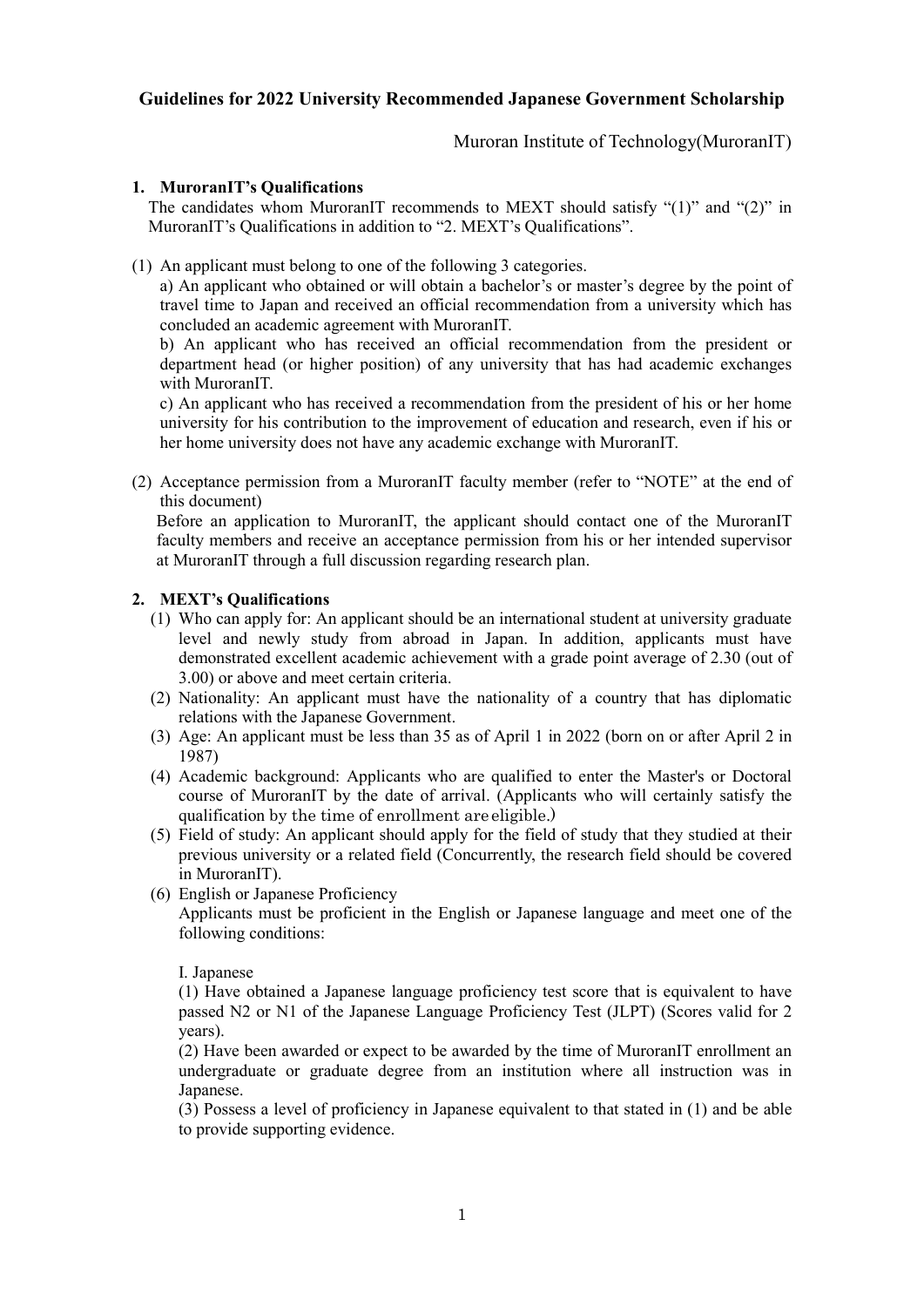II. English

(1) Have obtained an English language proficiency test score that is equivalent to CEFR level B2 or higher (Scores valid for 2 years).

(2) Have been awarded or expect to be awarded by the time of MuroranIT enrollment an undergraduate or graduate degree from an institution where all instruction was in English.

(3) Possess a level of proficiency in English equivalent to that stated in (1) and be able to provide supporting evidence.

- (7) Health: An applicant must be physically and mentally healthy to pursue their studies at MuroranIT.
- (8) Arrival in Japan: An applicant must arrive at MuroranIT between September 17 and October 15 in 2022.
- (9) An applicant shall newly obtain a student visa and enter Japan with the residence status of "Student."
- (10) Exclusion: Applicants in the following categories are not eligible for this scholarship:
	- ①An active member of the military or a civilian employed by the military at the time of their arrival in Japan or during the period of the payment of the scholarship
	- ②An applicant who is unable to travel to Japan within the designated period by MuroranIT.
	- ③A former recipient of a Japanese Government Scholarship is ineligible unless he or she has had at least three years of research or teaching experience at the time of receiving the new scholarship after the completion of their previous scholarship.
	- ④ Those who are applying for another scholarship from Japanese government (MEXT)
	- ⑤Those who are already, or going to be, enrolled in a university or institution in Japan with a visa status of Student as a privately-financed international student before the scholarship period starts.
	- ⑥A recipient of scholarship from Japanese government (MEXT) or the Japan Student Services Organization (JASSO) or other organizations (including his/her own government) after coming to Japan.
	- ⑦Those who do not meet the academic background qualifications by the admission date
	- ⑧Those who hold dual nationality of Japan and another country at the time of application and cannot verify that they have given up Japanese nationality by the date of their arrival in Japan
	- ⑨Those who are expecting to conduct long-term research activities outside Japan or take an extended leave of absence
	- ⑩Those who have already obtained a doctoral degree and do not plan to pursue a degree
- (11) Others: MEXT Scholarship will be granted those who are willing to contribute to mutual understanding between Japan and their home country by participating in activities at schools and communities during their study in Japan while contributing to the internationalization of Japan. They shall also make efforts to promote relations between the home country and Japan by maintaining close relations with the university attended after graduation, cooperating with the conducting of surveys and questionnaires, and cooperating with relevant projects and events conducted by the Japanese diplomatic mission after they return to their home countries.

## **3. Scholarships and other benefits (See 7. Additional Information for details.)**

(1) Amount of scholarship listed below will be granted to the recipients.

-Research Student: ¥143,000 per month

-Master's Course Student: ¥144,000 per month

-Doctor's Course Student: ¥145,000 per month

 If a grantee is absent from the university for an extended period, the scholarship shall be suspended for that period.

(2) Screening, entrance and tuition fees will be exempted.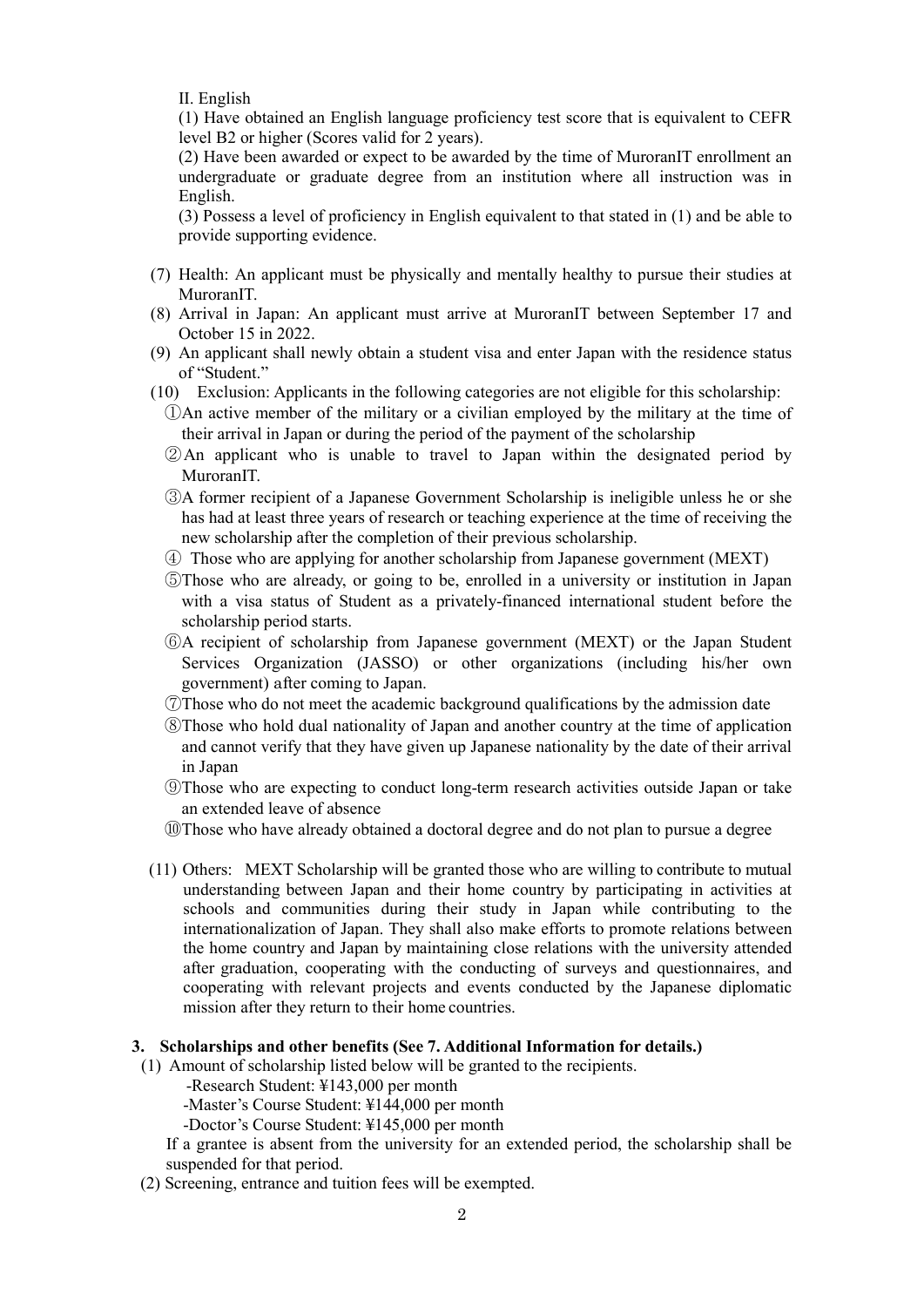- (3) Travel expenses:
	- ①Ticket to Japan: The student will be issued an economy class air ticket from the international airport nearest the student's residence in his/her country to Narita Airport or to New Chitose Airport if it is more economical.
	- ②Return ticket: The student who has completed his/her study will be issued an economy class air ticket from Narita Airport or New Chitose Airport to the international airport of his/her country nearest his/her place of residence.
- (4) Scholarship Period:
	- ①For degree students: scholarship will be granted from October in 2022 for the regular period of degree course.
	- ②For non-degree students: scholarship will be granted for one year and six months at the longest from October in 2022 to March in 2024.
- (5) Scholarship Extension:

If a MEXT scholarship recipient wishes to proceed to a doctoral course from a master's course or to a master's course from non-degree course, the extension might be granted to only extremely outstanding students through the screening.

### **4. Required Application Documents**

- (1)No1\_2022 Application Form for Japanese Government (MEXT) Scholarship (Research Students) (Make it in Excel and submit both of Excel and PDF)
- (2)No2\_2022 Field of Study and Research Plan (Make it in Word and submit both of Word and PDF)
- (3)Copy of passport (face photo page)
- (4)Copy of transcript from the applicant's most recent academic institution attended (undergraduate or graduate degree program) and Grading System from Home University
- (5)Copy of certificate of graduation (or expected graduation) from the applicant's most recent academic institution attended (undergraduate or graduate degree program)
- (6)Copy of rank certificate specifying academic excellence of the applicant from the applicant's most recent academic institution attended (undergraduate or graduate degree program) if it is not described on your transcript submitted. It must clearly show the student's rank using a grading system such as GPA, A, B, C class divisions, or what number the student placed in his class.
- (7)Letter of recommendation from the head of the research department (or higher position) of the university the student last attended (should be addressed to the President of Muroran Institute of Technology)
- (8)Abstract of graduation thesis (Summary of contents briefly)
- (9)Proof of Language Proficiency (English or Japanese) copies of the results of objective tests such as TOEFL, TOEIC, CEFR, IELTS, the Japanese-Language Proficiency Test (JLPT), or the Examination for Japanese University Admission for International Students (EJU) in the subject of Japanese as a Foreign Language.

\*In case of English, an applicant is required to have a capability equal to or greater than CEFR B2 equivalent.

\*In case of Japanese, an applicant is required to have a capability equal to or greater than JLPT N2 equivalent.

(10)Photograph: JPG data of passport-type photo taken within the last 6 months (4.5 x 3.5 cm, upper-body, full-faced, without a cap).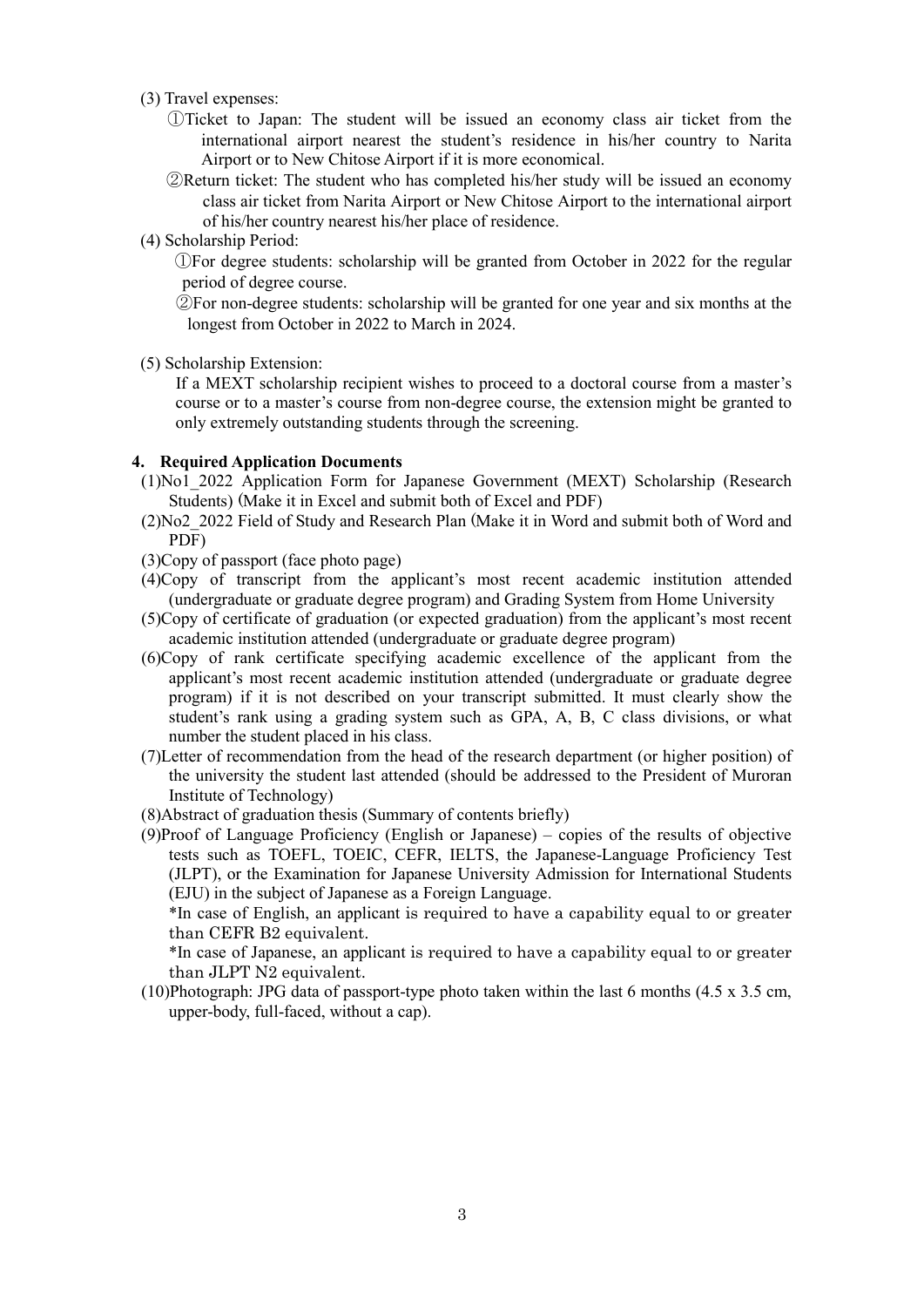## **5. Document Submission & Submission Deadline**

(How to submit)

Please send PDF files of all the documents listed above in "4 Required Application Documents" to the e-mail address of the Center for International Relations.

\*Note that documents of No1 and No2 have to be sent to us not only in PDF format but also in Excel or Word format.

\*The title of e-mail should be "MEXT Scholarship recommendation\_ your university name".

**E-mail Address**: [kokusai@mmm.muroran-it.ac.jp](mailto:kokusai@mmm.muroran-it.ac.jp) (Center for International Relations) **Inquiries**: Please do not hesitate to contact us by e-mail if you have any further inquiries.

**Deadline: All documents must arrive no later than January 25 (TUE), 2022.**

# **6. Application Instructions**

- a. All documents must be written in Japanese or English, and be created in A4 format using software such as MS Word and Excel. A document written in any other language must be accompanied with a Japanese translation.
- b. Submitted documents will not be returned.
- c. The thesis abstract should be concise and to the point.
- d. Incomplete or overdue documents will not be accepted.
- e. Additional documents may be requested after the nominee is determined.

**[ NOTE ]** When you wish for an acceptance permission from a MuroranIT faculty member

① Access to "Database of Researchers at MuroranIT" through the below URL for intended supervisor's research field, e-mail address, etc.

Database of Researchers at MuroranIT

URL: https://rdsoran.muroran-it.ac.jp/search?m=home&l=en

List of faculty in the doctoral course [MC] and their research fields

URL: https://www.muroran-it.ac.jp/nyushi/admission/youkou/supervisor\_mc\_2022-10.pdf

List of faculty in the doctoral course [DC] and their research fields

URL: https://www.muroran-it.ac.jp/nyushi/admission/youkou/supervisor\_dc\_2022.pdf

- ② Contact one of the MuroranIT faculty members in pursuit of an acceptance permission by e-mail titled "MEXT scholarship candidate #### %%university ####=your name, %%=name of your university". In addition, please be sure to enclose the following documents as reference materials for the applicant's intended supervisor.
- 1. Your CV
- 2. Research field and research plan in MuroranIT

\*You can use the form named "Field of Study and Research Plan".

- 3. Summary of Master's thesis
- 4. A publication list if you have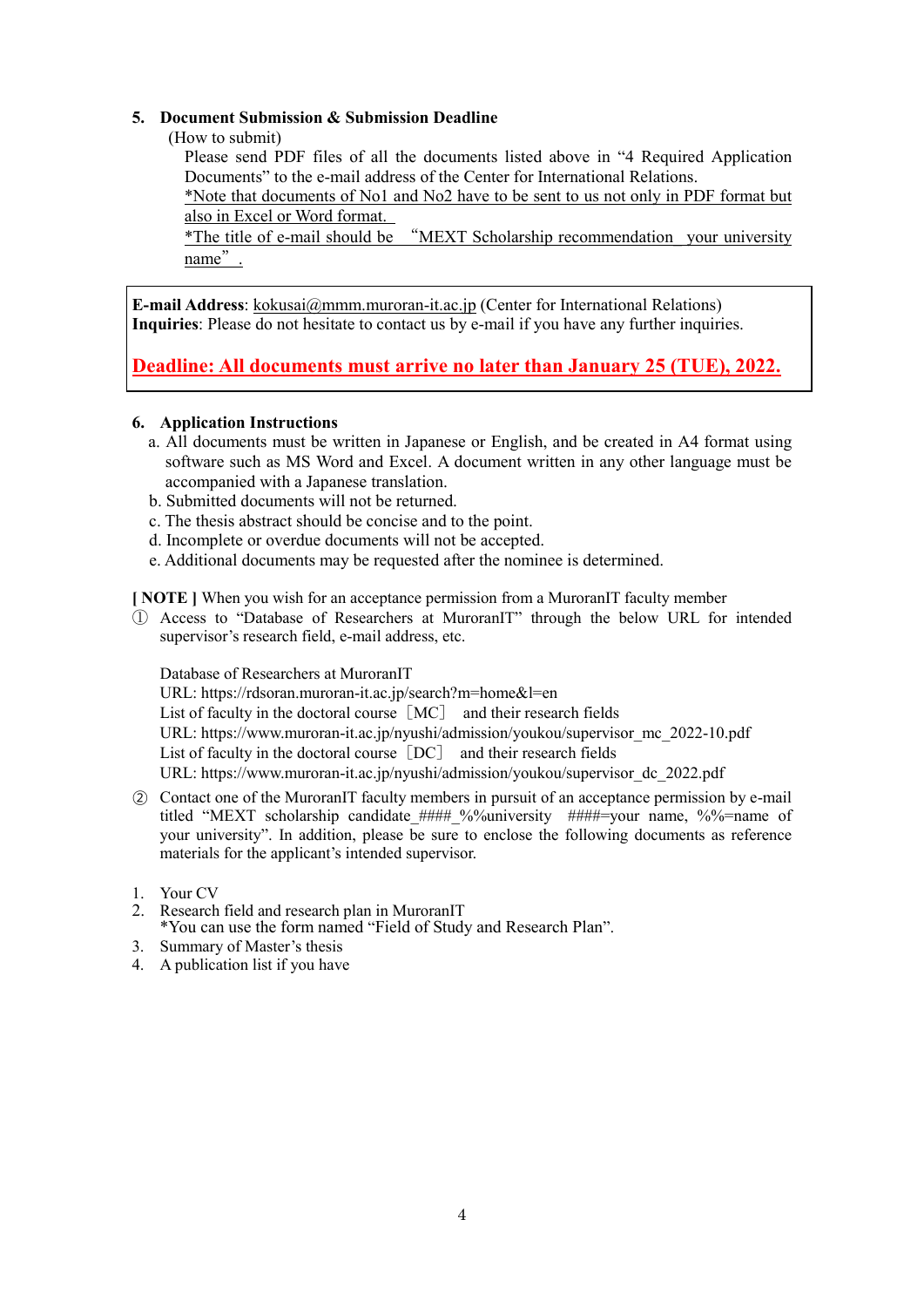#### **7. Additional Information**

#### (1) TRAVEL EXPENSES

- ①Transportation to Japan: MEXT will provide an airline ticket to grantees who will arrive in Japan during the specified period. The airline ticket will be an economy-class ticket for the flight from the international airport closest to the grantee's residence (in principle, the country of nationality) to an international airport in Japan used on the normal route to the accepting university. The grantee shall bear at his/her own expense all costs related to domestic travel from the grantee's residence to the nearest international airport, airport taxes, airport usage fees, special taxes necessary for travel, travel expenses within Japan (including airline transit costs), travel insurance expenses, carry-on luggage or unaccompanied baggage expenses, etc. The grantee shall also bear at his/her own expense travel and lodging costs incurred in a third country if the grantee must travel to a third country before coming to Japan for visa purposes because there are no Japanese diplomatic missions in his/her country, or if there are no direct flights from the grantee's country of residence to Japan. MEXT will provide an economy-class airline ticket from the grantee's country of residence to the said third country, and from the third country to an international airport in Japan used on the normal route to the accepting university. In principle, the address given in the space for "Your address before departure for Japan" on the application form shall be recognized as the "residence," and the airline ticket will be arranged for a flight from the international airport nearest to that address. Except for cases when the grantee must travel to a third country to obtain a visa, MEXT will not provide an airline ticket for cases of travel to Japan from a country other than the grantee's country of residence due to the grantee's personal circumstances.
- ② Transportation from Japan: Based on the application by the grantee, MEXT will provide an airline ticket to grantees who shall graduate the accepting university and return to the home country by the end of the final month of the period of scholarship designated by MEXT. MEXT shall provide an economy-class airline ticket from the international airport in Japan used for the normal route to and from the accepting university to the international airport (in principle, in the country of nationality) nearest to the returning grantee's residence. The grantee shall bear at his/her own expense all costs related to travel from the grantee's residence in Japan to the nearest international airport, airport taxes, airport usage fees, special taxes necessary for travel, travel expenses within the country of nationality (including airline transit costs), travel insurance expenses, carry-on luggage or unaccompanied baggage expenses, etc. If a grantee returns to the home country before the end of period of scholarship due to personal circumstances, or reasons stated in "(2). SUSPENSION OF PAYMENT OF SCHOLARSHIP", MEXT will not pay for the returning travel expenses.

If a grantee continues to stay in Japan after the scholarship period has ended (ex. proceeding to further education or being employed in Japan, continuing to register at the university), travel expenses for a temporary return will also not be paid.

#### (2) SUSPENSION OF PAYMENT OF SCHOLARSHIP

Payment of the scholarship will be cancelled for the reasons given below. Should any of the following reasons apply, the grantee may be ordered to return a part of, or all of, the scholarship paid up to that time. Payment of the scholarship may also be stopped during the period up to the decision on the disposition of the matter.

- ① A grantee is determined to have made a false statement on his/her application;
- ② A grantee violates any article of his/her pledge to the Minister of Education, Culture, Sports, Science and Technology;
- ③ A grantee violates any Japanese laws and is sentenced and imprisoned for an indefinite period or for a period exceeding 1 year;
- ④ A grantee is suspended from his/her university or preparatory educational institution or receives other punishment, or is removed from enrollment; as a disciplinary action in accordance with school regulations of the accepting institution;
- ⑤ It has been determined that it will be impossible for a grantee to complete the course within the standard period of study because of poor academic grades or suspension or absence from the university;